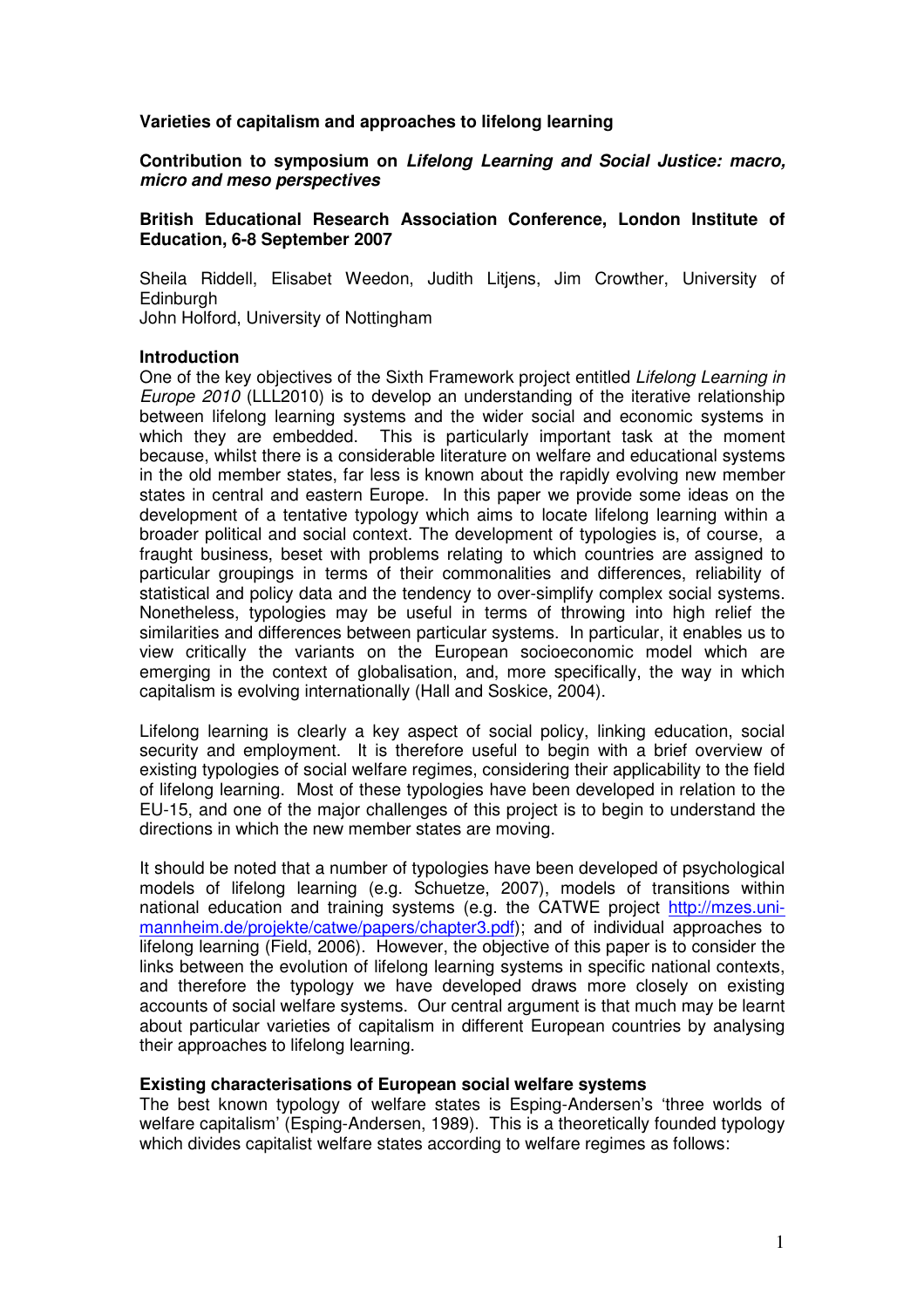- the 'liberal' welfare state which has a limited social insurance plan and means tested benefits. The beneficiaries are usually low-income and from a working-class background (e.g. United States and United Kingdom);
- the 'conservative-corporatist' regime which aims to retain existing difference in status within the particular society. There is a strong emphasis on social insurance (e.g. Belgium, Austria); and
- the 'social-democratic' regime that has its aim to promote equality and to provide universal benefits. It normally has a universal insurance scheme but uses some means-testing in provision of benefits (e.g. Norway).

Esping-Andersen's approach has been criticised on the grounds that even some of the countries for which it was originally developed do not fit neatly into one of the categories, and that it does not fully take into account gender issues. An alternative, developed by Castles, refers to 'families of nations', implying looser groupings than the more rigid notion of a typology. Each 'family' is based on shared cultural, linguistic, geographical and/or historical traditions which, it is assumed, lead to the development of particular welfare policies. Castles identifies four 'families' and in relation to Europe these are:

- an English-speaking family consisting of Ireland and the UK;
- a Nordic family consisting of the Nordic countries;
- a continental Western European group consisting of Austria, Belgium, France, Germany, Italy and the Netherlands; and
- a Southern European group consisting of Greece, Portugal and Spain.

More recently, following the expansion of the EU, challenges have arisen in terms of incorporating new member states into existing social welfare models. Aiginger and Guger (2006), drawing on the work of Esping-Andersen and others, look at the differences between the European welfare model and the new model now emerging in much of Europe, most specifically in the successful Scandinavian countries. They argue that the new European model, characterised by welfare and sustainability on the one hand and efficiency and economic incentives on the other, differs from the old welfare state model and from the US model, even though Anglo-Saxon countries are trying to combine some elements of both. Large continental countries (Italy, Germany and France) have been less successful than the Nordic countries in developing this new model. They also argue that the education system and institutions of the knowledge economy are playing an increasingly important role in the new European socioeconomic model, as well as the traditional components of welfare societies such as the social security and taxation system. They suggest that there are three key dimensions, responsibility, regulation and redistribution, which characterise the European socioeconomic model and which are reflected in different ways in a variety of European countries. Responsibility refers to the activities which the state undertakes on behalf of its citizens, including providing welfare, health and social care services, housing, education and so on. In some European countries, individuals are expected to accept a greater degree of responsibility for the procurement of social support than in others. Regulation refers to the way in which labour relations are institutionalised and the labour market is regulated, as well as other administrative systems which control social relations. Redistribution refers to the way in which financial support is transferred to those in need and the extent to which social services are available to all. The taxation system is clearly of great importance in determining the extent and nature of distribution which occurs within a society. Overall, the European socio-economic model, as interpreted in different nation states, influences and is shaped by every aspect of life, including employment,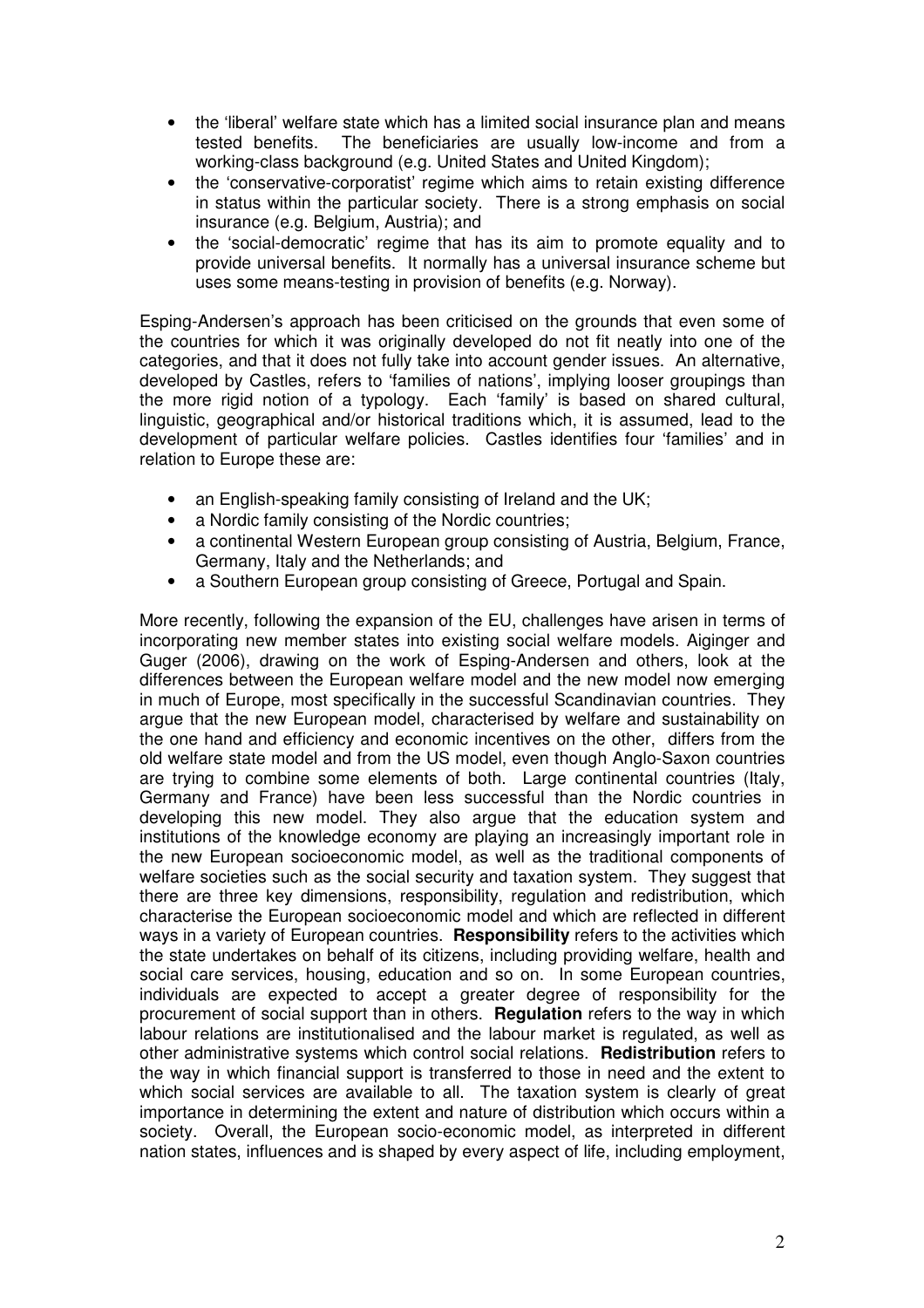production, productivity, cultural institutions and behaviour, learning and the creation and diffusion of knowledge.

The typology of countries suggested by Aiginger and Guger draws heavily on the Esping-Anderson model, and, despite emphasising the importance of education and lifelong learning, strongly reflects traditional economic indicators such as annual growth, GDP pre capita, employment rate and unemployment rate. It includes the following groupings:

Scandinavian Model (e.g. Denmark, Finland, Netherlands, Sweden, Norway) Continental Model (e.g. Germany, France, Italy, Belgium, Austria) Anglo-Saxon Model (e.g. Ireland, United Kingdom) Mediterranean Model (e.g. Greece, Portugal, Spain) Catching-up Model (e.g. Czech Republic, Hungary)

The Scandinavian model places a great deal of emphasis on redistribution, with social benefits financed by high taxation. Social partnership is also stressed, with employers, trade unions and educationists/trainers contributing to the sustenance of a knowledge society. The model is characterised by active labour market policies and high employment rates.

The continental model emphasises employment as the basis of social transfers, but places much less emphasis on including those who are outwith the labour market or the education system, with little emphasis on redistribution. Industrial relations and wage-bargaining are centralised and education systems are relatively static and hierarchical.

The Anglo-Saxon model is economically and socially liberal, emphasising the importance of individuals adopting responsibility for their own education, training and social welfare. Social transfers are smaller, more targeted and means tested. There is less regulation of the labour market and freedom of movement within the education system.

Within the **Mediterranean model** social transfers are small and the family takes a major responsibility for providing support and care to its members. Employment rates, specifically those of women, are low.

The catching-up model is characterised by de-regulated labour markets and low taxes on individuals and companies. New EU member states are relatively much poorer than old member states, and whilst the old socialist forms of social support have disappeared or diminished, new forms of welfare such as those in the Scandinavian countries have not as yet emerged. Key features of the catching-up model have yet to be elaborated, and there is clearly a need to investigate existing and emerging differences between these countries.

Given Aiginger's and Guger's emphasis on the centrality of education and knowledge creation and diffusion systems in the creation of a particular country's socioeconomic regime, these models seemed to be a good starting pint for the development of our own attempt to characterise lifelong learning systems, and in the sections which follow, we explore the applicability of Aiginger's and Guger's models. However, we begin by explaining the variables we decided to focus on, the sources used and the difficulties in constructing the typology.

## Methods used in developing the typology of lifelong learning

The nature of the variables gathered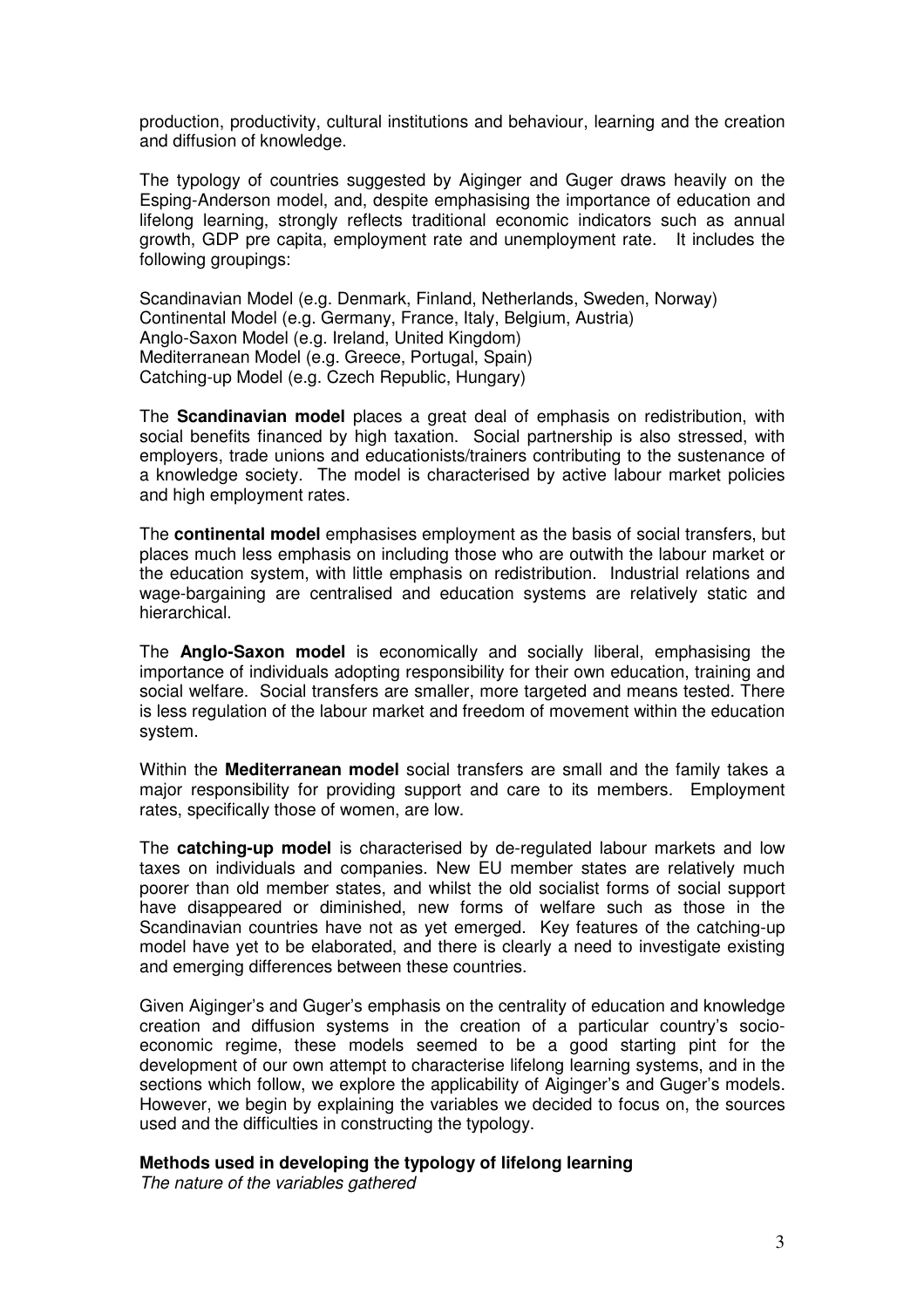Following Aiginger and Guger, the variables selected for inclusion in the table reflected key features of the national economy such as GDP and the proportion spent on education, employment rate, poverty risk and the extent of support for disadvantaged groups though social institutions and social transfers. The organisation of the compulsory education system was noted, and the proportion of young people attaining at least upper secondary education (ISCED 3) was used as a broad indicator of the general success of the school system. In relation to the system of lifelong learning, we noted the proportion of 25-64 year olds in formal education and also the proportion in undertaking any form of lifelong learning, which might be formal, informal or non-formal. Finally, we drew on the national reports produced as part of sub-project 1 to identify the emphasis within national lifelong learning systems on the generation of human capital, social capital and the fostering of personal development. We also attempted to include an indicator of the extent to which participation in lifelong learning was used as part of an active labour market policy, in particular as a qualification for the receipt of social transfers. However, we were unable to obtain this information from a significant number of countries and therefore were forced to abandon it. Clearly the selection of these variables and not others was somewhat arbitrary; the aim was to include broad indicators which provided some insight into multiple aspects of a county's social welfare system without ending up with a set of variables which was too long to be manageable.

The following sources of information were used (i) The national reports produced by team members and (ii) statistics and policy reviews compiled by bodies such as Eurostat, Euridyce. Every effort was made to obtain data from one source for all countries to try and ensure comparability, however, this was not always possible particularly for the new member states. In addition, it was sometimes difficult to disaggregate Scottish and Flemish data from the broader UK and Belgian data. The glossary to the table provides technical information on the meaning of each variable and its source.

## Difficulties encountered

## General problems with welfare state typologies

Questions arise as to whether it is feasible to develop a typology which makes assumptions using the nation state as the basic unit of analysis. Clarke (2005), for example, has questioned the validity of assuming that welfare states equate to nation states. In the past, he argues, nation states consisted of people who were united by their residency, culture and were governed by a sovereign state that was responsible for the legislation in that country. This is shifting to more multi-level governance, influenced both by regional and trans-national processes. It could be argued that this is particularly evident in some of the new EU member states where independence led to a move away from communist social protection to one that not only had to take account of the capitalist market, but also, after EU accession, had to demonstrate that social protection was in line with EU demands based on the social model (Hantrais, 2002).

## Including the new member states

For the purposes of the LLL2010 research, existing typologies have significant limitations. Neither includes any of the previously communist European countries, having been developed prior to or around the period of transition from the communist to capitalist regimes. Cousins includes the Czech Republic in his analysis of European countries and notes in relation to the Central and Eastern European (CEE) countries that: 'One could not, at this time, argue that the CEE countries make up a coherent world of welfare or even, in any strong sense of the term, a family of nations' (Cousins, 2005: 123).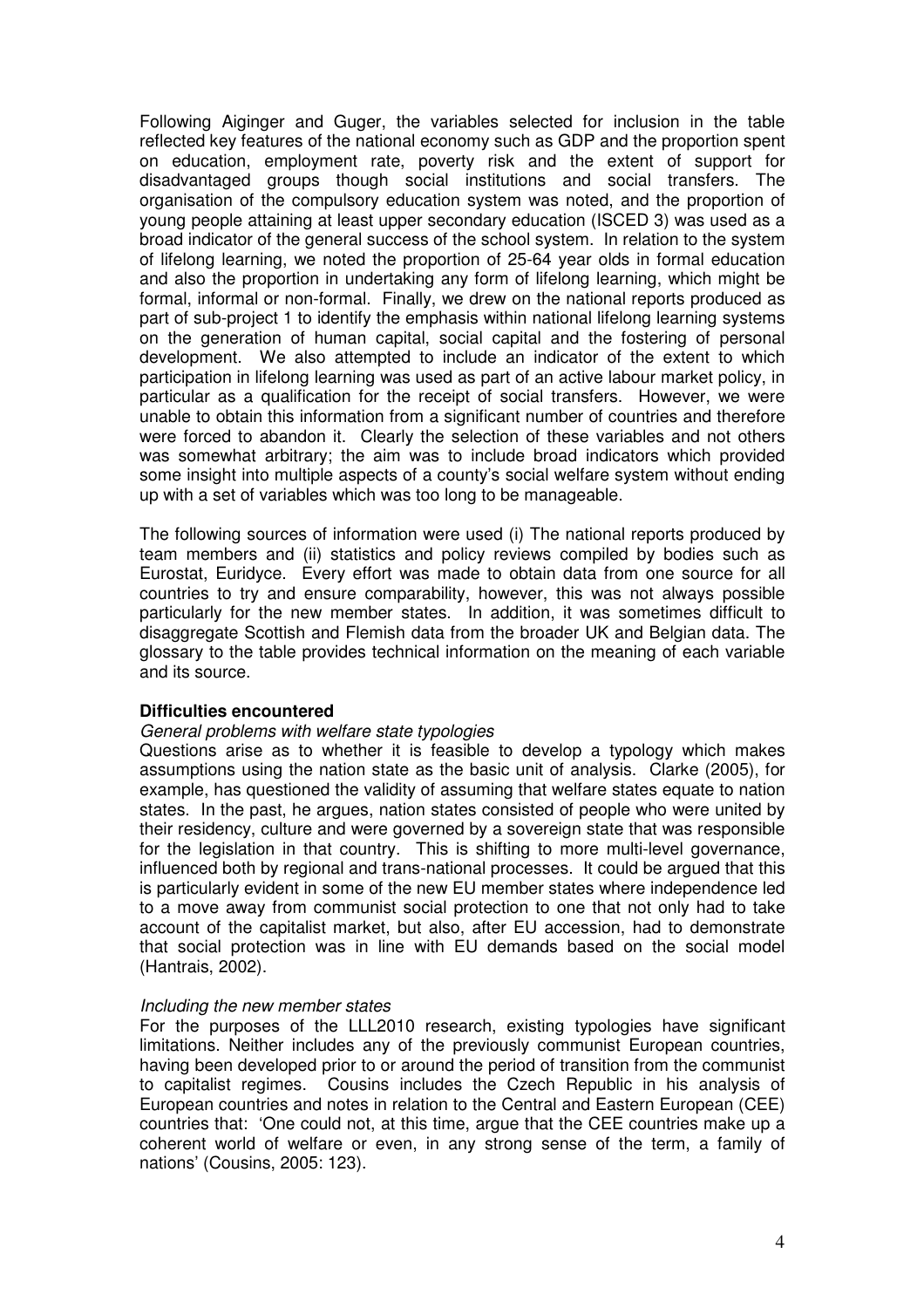## Consistency and reliability of data

Problems of reliability and consistency existed in relation to the European statistics which were gathered as well as the national reports. In relation to the statistics, this was particularly apparent in the context of the measurement of rates of participation in lifelong learning. The 2003 Labour Force Survey data were particularly unreliable, including all forms of informal learning for some countries and not for others. This, for example, suggested that 89% of people in Austria (96% of those who were economically inactive) were participating in lifelong learning, compared with 11% in Hungary and 76% in the UK. Having examined these data carefully, we discovered that the 2004 data appeared to be rather more consistent, having tightened up the definitions of lifelong learning employed and harmonised the questions asked in different countries.

Difficulties also emerged in drawing data from the national reports. These were compiled in a two-stage process; first, team members reminded to a questionnaire about their country and secondly wrote a report under pre-specified headings. However, the information provided in the reports was patchy and tended to reflect the perspective of the individual or team writing the report. For example, some team members from an education background had little knowledge or understanding of the relationship between lifelong learning, employment and social transfers. As noted above, this became particularly clear when we asked people to comment on the extent to which participation in lifelong learning was a condition of receiving some or all social security benefits including unemployment or incapacity benefit.

## Analysis of the data: similarities and differences between European countries

The table below includes some key data on country characteristics and rates of educational participation. In this section, we briefly review some of the messages on similarities and differences between countries, before considering how well they fit into the Aiginger/Guger model. The accompanying glossary in Appendix 1 provides details of how particular measures have been calculated and which sources of data have been used.

It is evident that there is a major divide in terms of the wealth of the old and new member states, with Norway by far the richest as a result of its small population and plentiful natural resources, in particular North Sea Oil. Ireland has a considerably higher GDP than Scotland, which is somewhat poorer than Austria and Flanders. Scotland's GDP is twice that of Slovenia, the wealthiest of the new member states included in the study. In turn, there is a gap between Bulgaria, a recent accession state, and the more established of the new member states. Countries vary in the percentage of GDP spent on education, with Norway and Scotland spending a relatively high proportion compared with Flanders, Austria and Ireland. The new member states in general spend a slightly lower proportion of GDP on education than the old member states.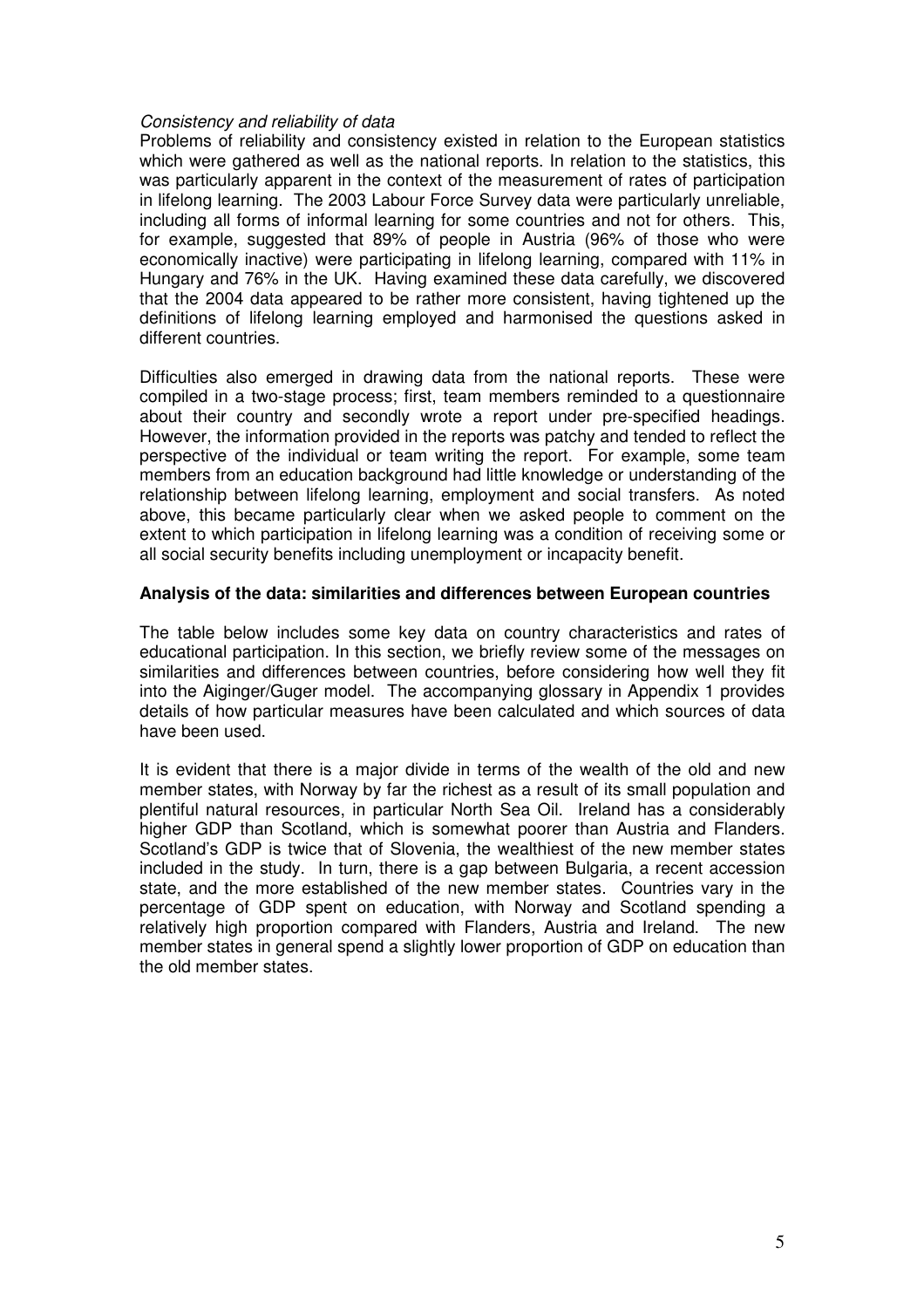| Data contributing to typology of lifelong learning | Nor                        | UK - Sco | UK -    | UK                  | Ire                          | Bel - Flal    | Aus                        | Slo        | Hun                 | Cze                 | Est                           | Lit                 | Bul                        | Rus               |
|----------------------------------------------------|----------------------------|----------|---------|---------------------|------------------------------|---------------|----------------------------|------------|---------------------|---------------------|-------------------------------|---------------------|----------------------------|-------------------|
|                                                    |                            |          | Ena     |                     |                              |               |                            |            |                     |                     |                               |                     |                            |                   |
| GDP (% GDP                                         | 198                        | 118.6    |         | 124                 | 160                          | 120.5         | 128                        | 57 (6%)    | 33                  |                     | 36 (4.6%) 28 (5.7%) 22 (5.2%) |                     | 10                         | : (3.7%           |
| spent on ed.)                                      | (7.6%)                     | (7%)     |         | (5.4%)              | (4.4%                        | (5.6% in      | $(5.5\%)$                  |            | (5.9%)              |                     |                               |                     | (4.2%)                     | 2002)             |
| Employ. rate                                       | 74.8                       | 71.5     |         | 71.7                | 67.6                         | 64.3          | 68.6                       | 66         | 56.9                | 64.8                | 64.4                          | 62.6                | 55.8                       | 65                |
| Employ.                                            | 2.6                        |          |         | 1.1                 |                              | $1.3$ 2.5 (B) | 2.2                        | 2.9        | 1.7                 | 1.9                 | 2.6                           | 2.7                 |                            |                   |
| protection                                         |                            |          |         |                     |                              |               |                            |            |                     |                     |                               |                     |                            |                   |
| Poverty risk                                       | 11:                        |          |         | 18                  |                              | 2115(B)       | 13                         | 10         | 12                  | 8                   | 18                            | 15                  | 14:                        |                   |
| <b>Support for</b>                                 | Adequate Partial           |          | Partial | Partial             | Partial                      | Partial       | Partial                    | Adequate   | Partial             |                     |                               |                     | Partial                    | No info           |
| disadv groups                                      |                            |          |         |                     |                              |               |                            |            |                     |                     |                               |                     |                            | in NR             |
|                                                    |                            |          |         |                     |                              |               |                            |            |                     |                     |                               |                     |                            |                   |
| Compulsory                                         |                            |          |         |                     |                              |               |                            |            |                     |                     |                               |                     |                            | Comp              |
| ed.                                                | Comp                       | Comp     | Comp    | Comp                | Comp                         | Stratified    | Stratified                 | Comp       | Comp                | Comp                | Comp                          | Comp                | Comp                       |                   |
| % with upper<br>sec ed                             | 95.3                       | 70.6     |         | 76.4                | 85.3                         | 69.8          | 85.3                       | Stratified | 83.4                | 90.9                | 82.2                          | 86.1                |                            | 76 70.7<br>(2002) |
| % in any LLL                                       | 34.7:                      |          |         | 39.8                |                              | 48.941.9 (B)  | 89.2                       | Stratified | 11.7                | 28.7                | 31.4                          | 27.8                | 16.1                       |                   |
| % in formal                                        | 3.9                        |          |         | 8.4                 |                              | 5.44(B)       |                            |            | 2.9                 | 1.4                 | 3.7                           |                     | 1.2                        |                   |
| LLL                                                |                            |          |         |                     |                              |               |                            | Stratified |                     |                     |                               |                     |                            |                   |
| % in formal                                        | 17.8:                      |          |         | 27.5                | 7.4                          | 9.1           | 12.9                       |            | 3.9                 | 5.6                 | 5.9                           |                     | 1.3:                       |                   |
| and non-                                           |                            |          |         |                     |                              |               |                            |            |                     |                     |                               |                     |                            |                   |
| formal LLL                                         |                            |          |         |                     |                              |               |                            | Stratified |                     |                     |                               |                     |                            |                   |
| % in LLL by                                        |                            |          |         | Em: 23.1            | Em: 6.1                      | Em: 11.4      | Em: 12.7                   |            | Em: 4.5             | Em: 6.6             | Em: 7.2                       | Em: 6.8             |                            |                   |
| work status                                        |                            |          |         | Un: 20.5            | Un: 5.5                      | Un: 12.6      | Un: 14.9                   |            | Un: 3.2             | Un: 2.2             | Un: 4.6                       | Un: 3.8             |                            |                   |
|                                                    |                            |          |         | In: 13.9            | In: 6                        | ln: 5.2       | In: 8.1                    | Stratified | ln: 3.2             | ln: 3.7             | ln: 4.2                       | In: 3.4             |                            |                   |
| $%$ in any                                         | Low: 15                    |          |         | Low: 12             | Low: 35                      | Low: 23       | Low: 87                    |            | Low: $4$            | Low: 10             | Low: $10$                     | Low: 6              | Low: 2                     |                   |
| learning by ed                                     | Med: 30<br><b>High: 51</b> |          |         | Med: 37<br>High: 61 | Med: 51<br>High: 66 High: 67 | Med: 42       | Med: 89<br><b>High: 95</b> |            | Med: 11<br>High: 27 | Med: 26<br>High: 63 | Med: 25<br>High: 52           | Med: 21<br>High: 60 | Med: 12<br><b>High: 45</b> |                   |
| att                                                |                            |          |         |                     |                              |               |                            | Stratified |                     |                     |                               |                     |                            |                   |
| <b>Emphasis on</b><br>HC                           | High                       | High     | High    | High                | High                         | High          | High                       | Stratified | High                | High                | High                          | High                | High                       | High              |
| <b>Emphasis on</b>                                 | High                       | Medium   | Medium  | High                | High                         | Low/Medi Low  |                            |            | Low                 | Low/Medi Medium/    |                               | Medium/L            | Low/MediLow                |                   |
| <b>SC</b>                                          |                            |          |         |                     |                              | um            |                            | Stratified |                     | um                  | High                          | ow                  | um                         |                   |
| <b>Emphasis on</b>                                 | High                       | Medium   | Medium  | High                | High                         | Medium/       | Low                        |            | Low                 | Medium/             | Low                           | Medium/             | Low                        | Low               |
| PD                                                 |                            |          |         |                     |                              | Low           |                            | Stratified |                     | Low                 |                               | Low                 |                            |                   |

# Table 1

Countries differ with regard to the proportion of their working age population in employment, with Norway having the highest proportion followed by Scotland. New member states, particularly Bulgaria, have lower employment rates, than the old member states, although Slovenia and Ireland are very similar. Employment protection also varies, with the UK and Ireland having less regulated labour markets than all other countries, including the new member states. Norway, Flanders and Austria have the highest level of employment protection. The risk of poverty is greatest in Ireland and the UK, and lowest in the Czech Republic and Norway. In terms of support for disadvantaged groups, Norway and Slovenia are identified by the EU as providing adequate support in terms of social inclusion initiatives and measures for those at risk of social exclusion, whilst support in all other countries is seen as partial.

As noted above, the school system is seen as playing an increasingly important role in socioeconomic development. Most of the old and new EU states have comprehensive school systems for the compulsory states of education. Austria and Flanders have stratified systems, where entry to particular sectors is on the basis of academic selection. At least in Flanders, this is associated with low levels of educational attainment, as shown in the percentage of the population having completed at least upper secondary education (see figure below). Whilst the countries are grouped fairly closely together, Scotland appears to perform relatively badly on this measure and Norway, which spends the most in absolute and relative terms, has the highest success rate in terms of completion of upper secondary education.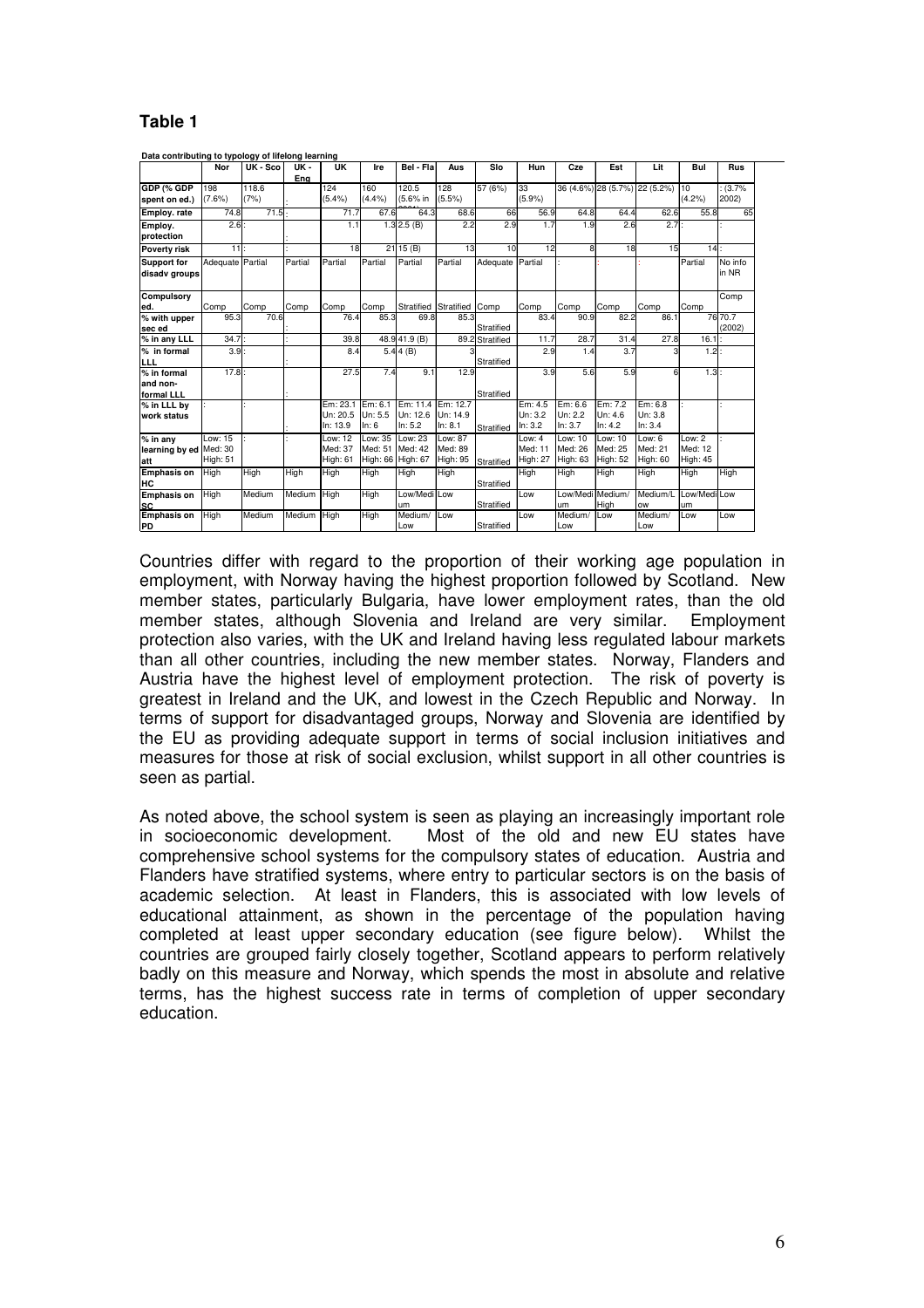## Figure 1 (Source: Eurostat)



Percentage with at least upper secondary education (2003)

Moving on to consider participation in lifelong learning, figure 2 below shows participation in formal lifelong learning (i.e. certificated courses delivered in school or college) drawing on 2003 Labour Force Survey Data. It is evident that the UK has a particularly high proportion of the adult population in formal education, followed by Norway and Slovenia. In the UK context, this is attributable in part to the development of non-traditional routes into further and higher education such as parttime study and distance learning, and open access arrangements so that students without formal qualifications may be admitted to higher level courses. This also reflects the relatively high proportion of young people in the UK who leave school without qualifications and therefore need to seek educational credentials at a later point. Of the old member states, Austria has a relatively low proportion of adults in formal education, with Estonia and Lithuania having higher proportions of adults in formal education. Austria has a particularly rigid system of higher education, with students requiring formal qualifications for course entry and having to follow strictly pre-specified courses with no modularisation. As a result, many undergraduates who go straight from school to university do not graduate until they are nearly thirty, and the system is very difficult for adults without formal qualifications to access. Norway does not lead the field on this measure, possibly reflecting its success in helping young people to gain formal qualifications in the compulsory states of schooling. However, Norway is developing particularly innovative forms of non-formal education, with trade unions and employers working closely with educationists on work-based learning.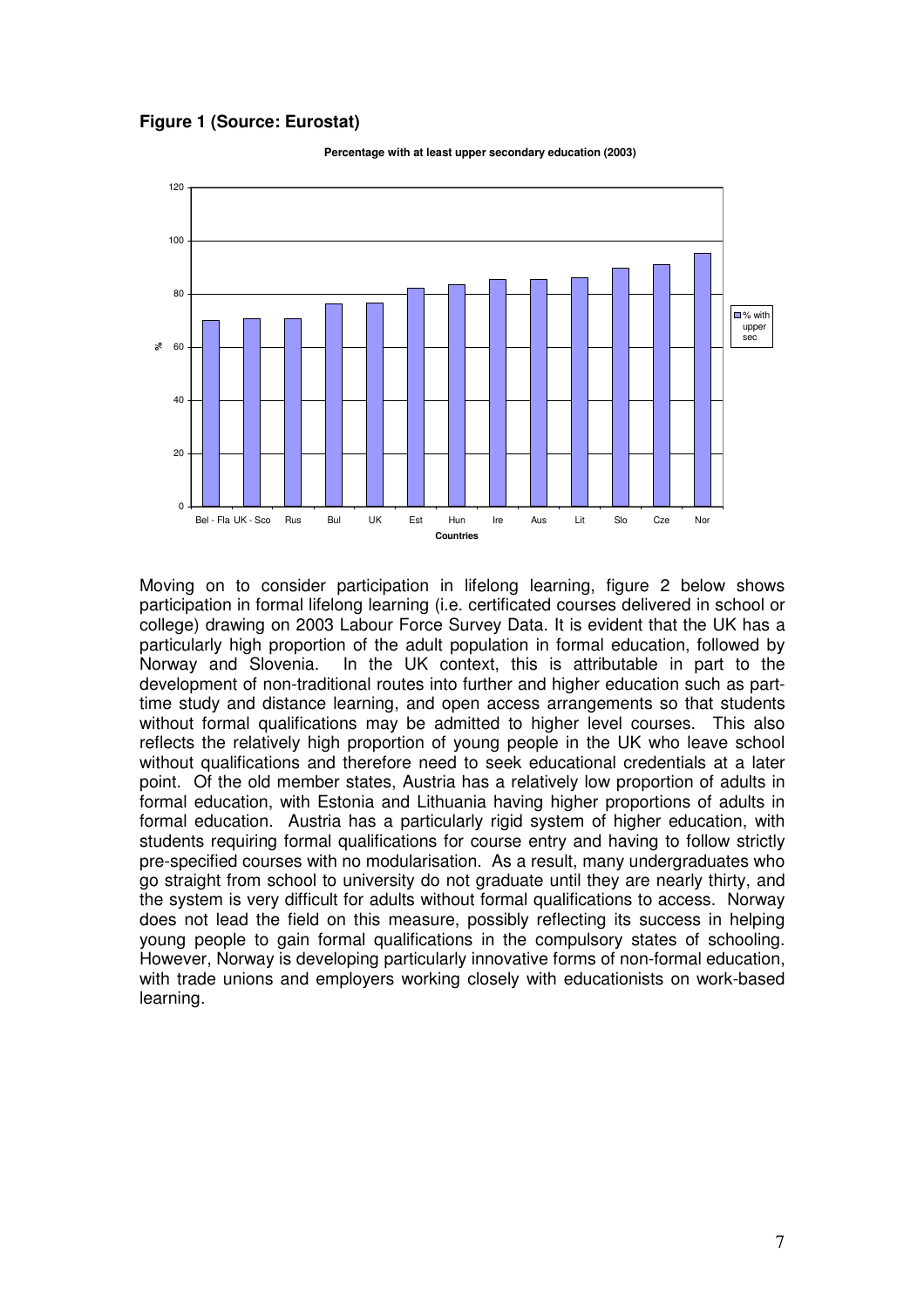## Figure 2 (Source: Labour Force Survey 2003)



Percentage of the population in formal LLL (2003)

Figure 3 shows participation in any form of lifelong learning (formal, non-formal and informal) by educational attainment.



Figure 3 (Source: Labour Force Survey 2003)

LLL participation by educational attainment (2003)

The broad pattern to emerge here is that in all countries, those with higher levels of educational attainment are most likely to be involved in any form of lifelong learning.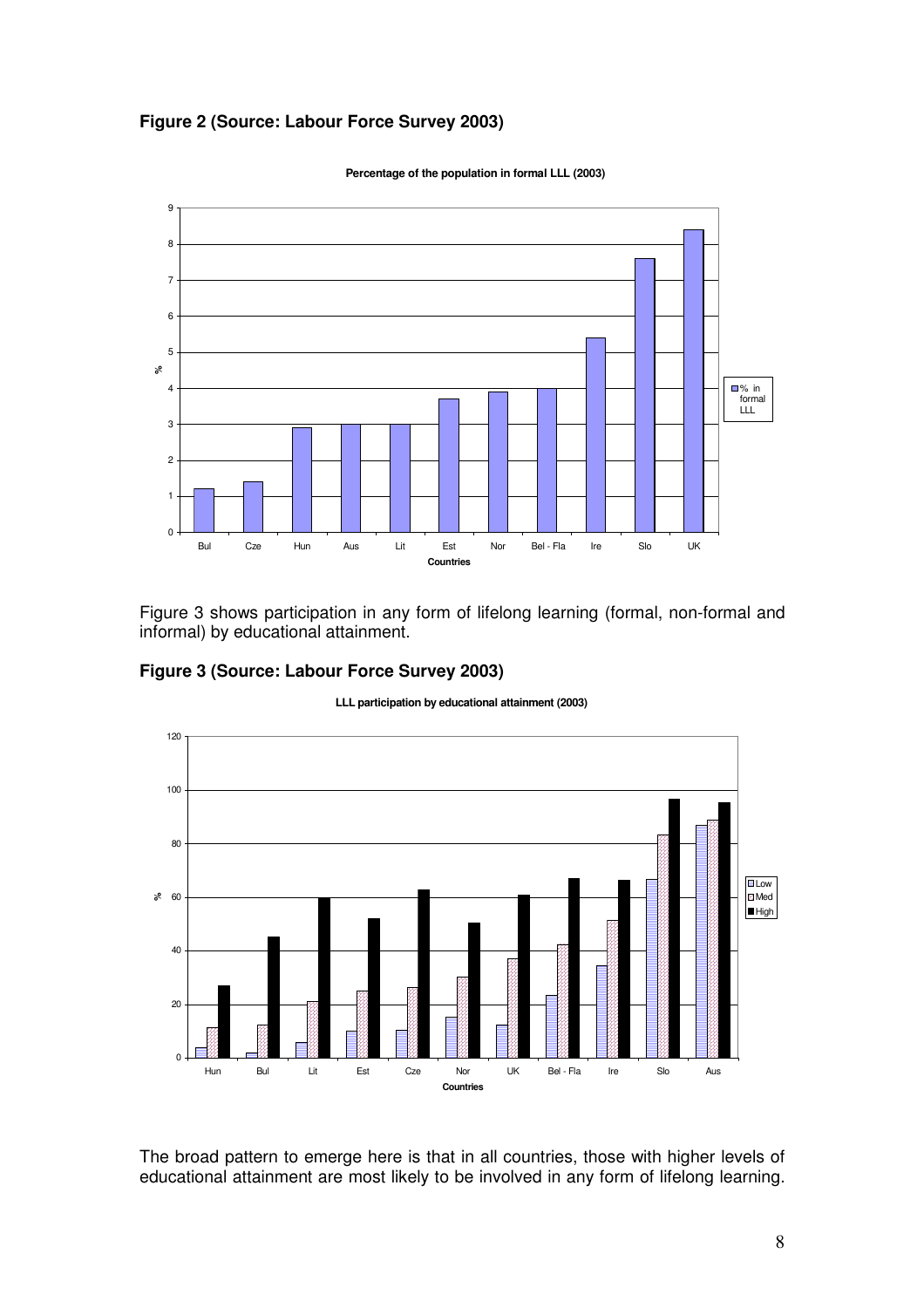In terms of the relative position of the countries, the data should be treated cautiously because of the inclusion of informal learning in some countries such as Austria and its exclusion from other countries. This problem was rectified in subsequent sweeps of the Labour Force Survey.

Finally, we were interested in the relative emphasis within different countries' lifelong learning policies on the creation of human and social capital and on personal growth. It was clear that policies in all countries reflected the view very strongly that the development of lifelong learning was the key to future economic prosperity. However, the way in which this was done, and the institutions engaged in this enterprise, varied enormously. For example, in the UK and Ireland, flexible entry into higher education was prioritised. In Norway, work-based learning involving partnership arrangements was emphasised. Austria and Flanders had strong and well-developed (if somewhat rigid) systems of vocational education and training, and in the Nordic and Central and Eastern European countries, networks of adult education colleges were involved in the delivery of a variety of forms of lifelong learning. On the other hand, measures to promote social capital and personal growth were much less emphasised, although Norwegian policy appeared to place roughly equal value on lifelong learning as a means of developing a knowledge economy, creating socially cohesive communities and encouraging its citizens to engage in personal growth and development.

## How applicable are existing typologies of welfare to lifelong learning?

On the basis of the discussion above, the countries in the study appear to fit, at least to some degree, into the following categories.

## Scandinavian model

Norway has high GDP and high investment in all forms of lifelong learning, which are seen as contributing to human capital, social capital and personal growth. Systems are highly flexible and efforts are made to include those at risk of social exclusion, contributing to a relatively low poverty risk. Unlike the Anglo-Saxon model, labour markets are fairly tightly regulated. Norway exemplifies the new European Norway exemplifies the new European socioeconomic model, combining economic efficiency and effectiveness with strong social inclusion measures, and in both these areas lifelong learning plays a central role.

## Anglo-Celtic Model

England, Scotland and Ireland fall under this heading, with relatively high GDP, but low employment protection and relatively high risk of poverty, reflecting the wide spread in household income. There is relatively high participation of adults in formal education, and a major stress on lifelong learning as the means of generating economic prosperity for the future. In line with Ireland's traditional emphasis on education, lifelong learning, rather than social transfers tend to be seen as the means of tackling social exclusion.

## Continental model

Austria and Flanders exemplify the continental model, with fairly rigid and stratified systems of compulsory and post-compulsory education, highly regulated labour markets but fewer efforts to include socially excluded groups through lifelong learning or social transfers.

## Catching Up Model

Within this grouping of countries, there are some similarities, but also very wide variations. Lifelong learning is valued in terms of its potential contribution to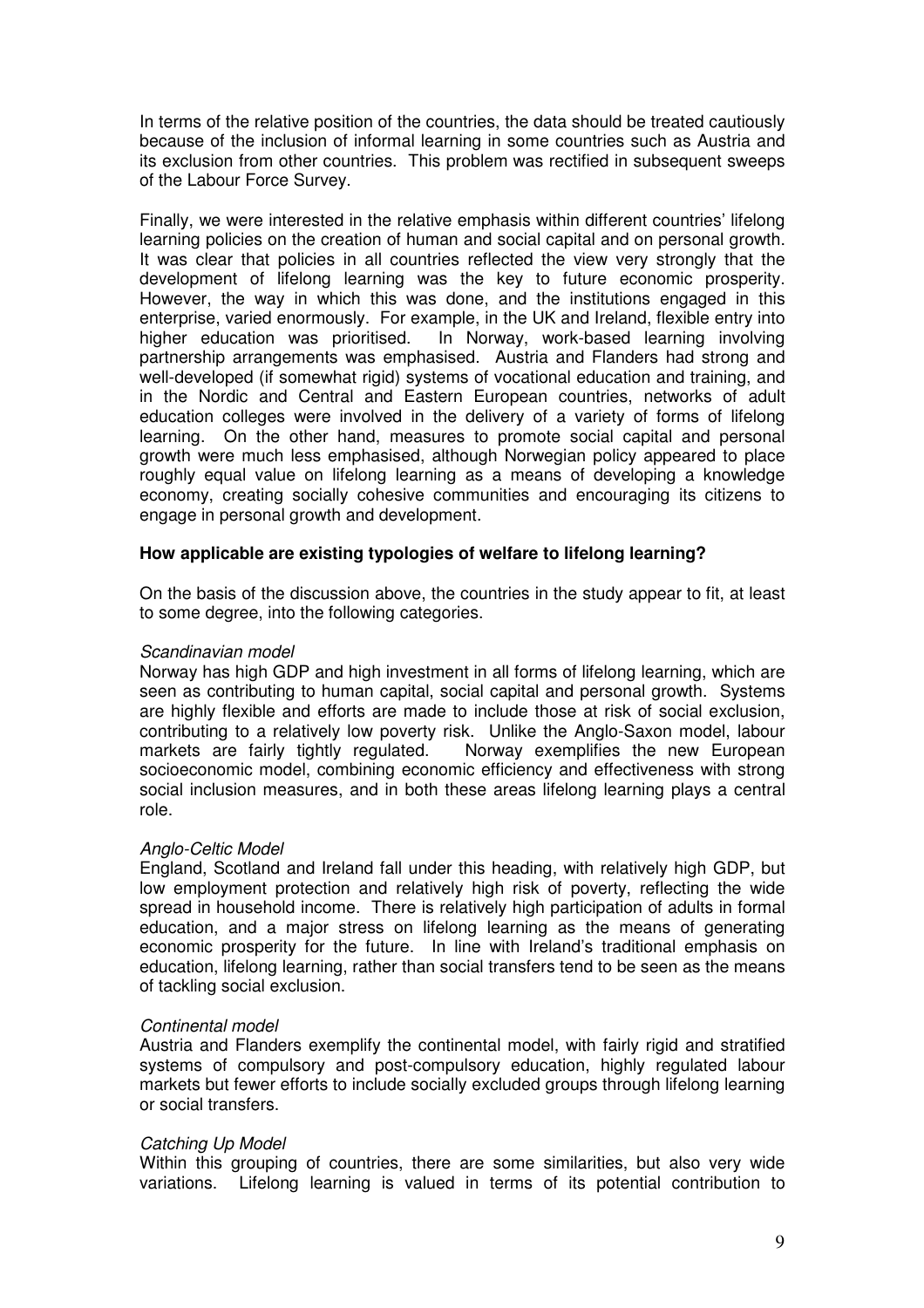economic growth. There is less emphasis on using lifelong learning to combat social exclusion and the collapse of earlier social protection systems which existed in the Soviet era means that there is high risk of poverty (although the Czech Republic appears to be an exception here). Slovenia stands out from other Central and Eastern European countries and appears in many ways to be much closer to the old member states in terms of investment in compulsory and post-compulsory education, participation rates in lifelong learning and attention to the needs of groups at risk of social exclusion through access to adult learning opportunities and social transfers. However, it should be noted that the political situation in Slovenia is volatile, and a more right-wing government has been elected, with a commitment to enhancing economic growth and curtailing redistributive measures.

The organisation of compulsory and post-compulsory education in the Central and Eastern European countries still owes much to the Soviet legacy, but it is also possible to discern commonalities in education and lifelong learning systems which pre-date the Soviet era. For example, aspects of the education system in Hungary and the Czech Republic have certain commonalities with the Austrian system, with which there were clearly strong historical links. In addition, despite significant disparities in GDP, educational arrangements in the Baltic countries (Lithuania and Estonia) have some similarities with those of the Nordic countries, and these may develop further in the future.

## **Conclusion**

Lifelong learning is clearly playing a major role in the development of the new European socioeconomic model, with its emphasis on economic efficiency and social inclusion. Within this overarching frame, there are key differences between particular country groupings, and the typology refined by Aiginger and Guger form earlier models appears reasonably applicable. Representing the Nordic approach, Norway, at one end of the spectrum, combines a regulated labour market with high social transfers and a flexible education system emphasising lifelong learning as a vehicle for economic development, social inclusion and personal growth. Countries within the Anglo-Saxon model have less regulated labour markets and less generous social transfers, and lifelong learning is used to combat social exclusion and promote the growth of a knowledge-based economy. Post-compulsory education is extremely flexible and provides opportunities for individuals to move between employment and education. Countries within the continental model are much less flexible and provide lifelong learning and other forms of protection and welfare to those within the labour market, rather than those who are outside it. The grouping together of Central and eastern European countries within a catching-up model is clearly inadequate. The indicators presented here point to significant differences between Slovenia, Estonia and Lithuania and Hungary and the Czech Republic. Antecedents of the Soviet era, including cultural features of the Austro-Hungarian and Baltic states, are still reflected to some extent in the educational systems of these countries, and may emerge as even more important in the future.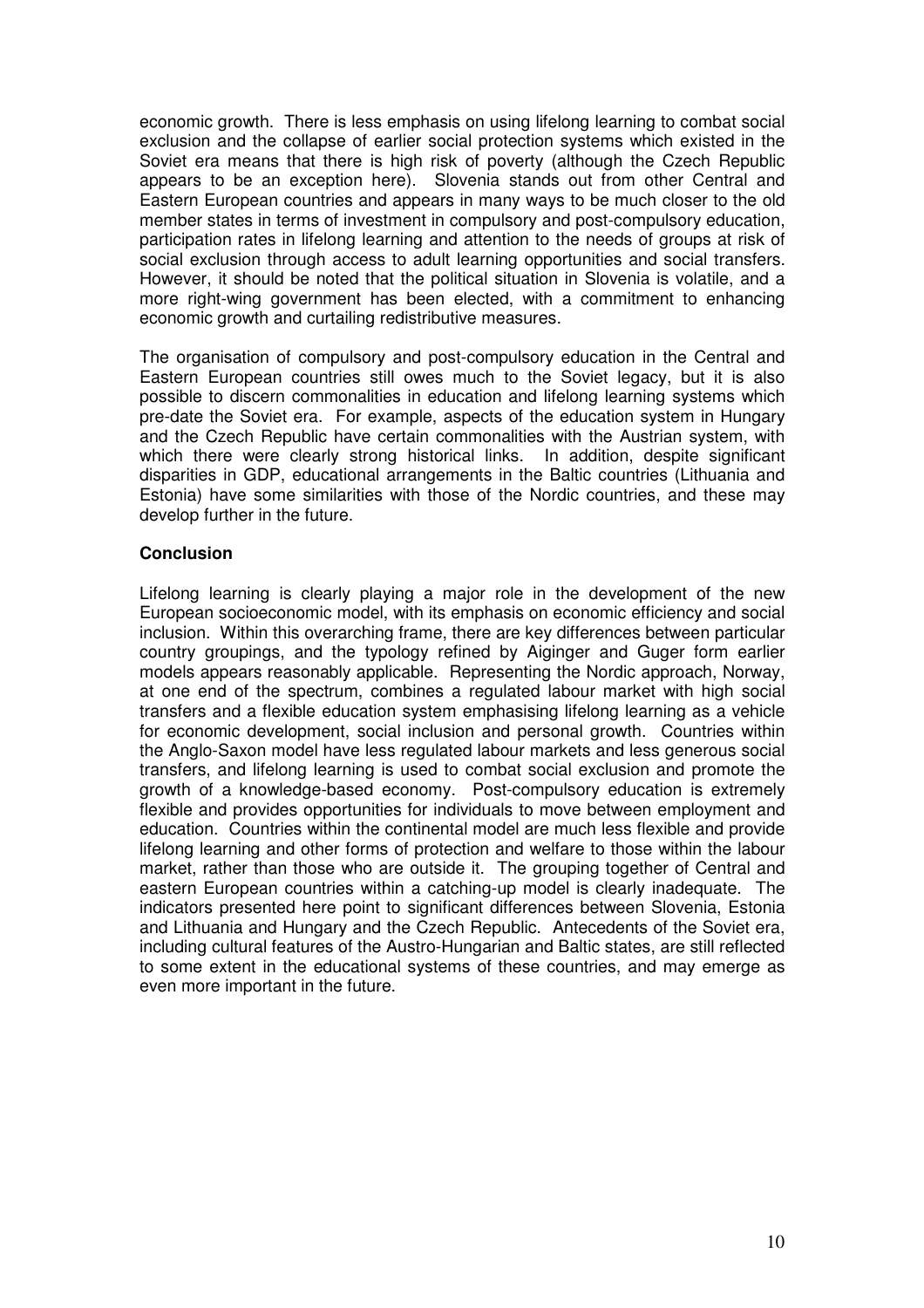## **References**

Aiginger, and Guger (2006) in Giddens, A. and Diamond Global Europe, Social **Europe** 

Castles, F.G. (2004) The Future of the Welfare State: crisis, myths and crisis realities. Oxford: Oxford University Press.

Clarke, J. (2005) Welfare States as Nation States: some conceptual reflections. Social Policy and Society, Vol. 4, Part 4, pp. 407-415.

Esping-Andersen, G. (1989) The Three Worlds of Welfare Capitalism Cambridge: Polity Press.

Hall, P. and Soskice, D. (2004) Varieties of Capitalism: The Institutional Foundations of Comparative Advantage Oxford: Oxford University Press.

Hantrais, L. (2007) Social Policy in the European Union. 3<sup>rd</sup> edition. Basingstoke: Palgrave Macmillan.

Schuetze, H. (2007) 'Individual Learning Accounts and other models of financing lifelong learning' International Journal of Lifelong Education 26, 1, 5-23.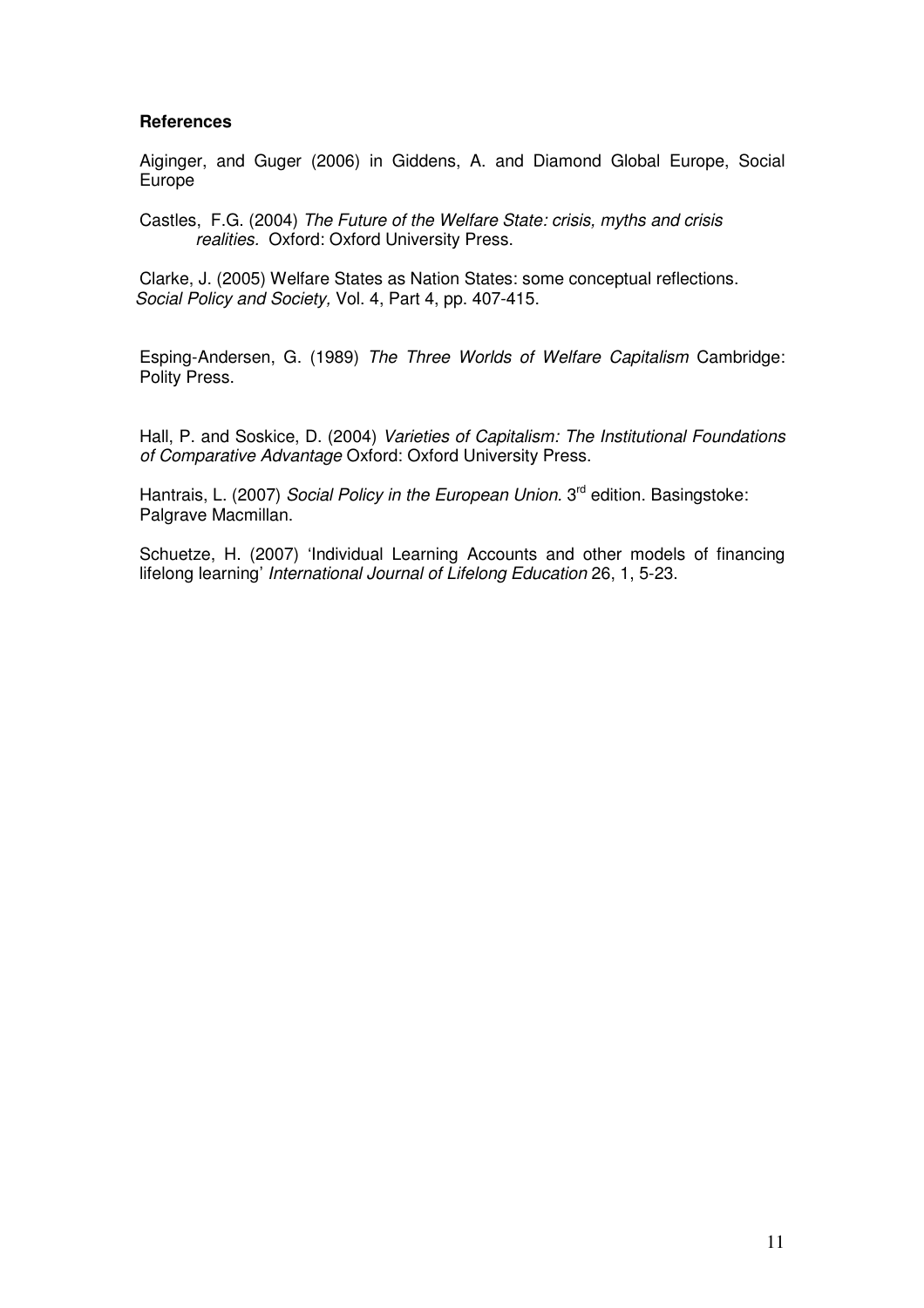## Appendix 1 Data contributing to typology of lifelong learning: Explanation of measures and sources

| <b>GDP and total public</b><br>expenditure on education<br>as % of GDP (2003)     | GDP is a measure of economic activity. It is defined as the<br>value of all goods and services produced less the value of<br>any goods or services used in their creation (Eurostat).<br>The EU GDP is set at 100 and measures how much<br>countries deviate from the EU average.                                                                        |
|-----------------------------------------------------------------------------------|----------------------------------------------------------------------------------------------------------------------------------------------------------------------------------------------------------------------------------------------------------------------------------------------------------------------------------------------------------|
|                                                                                   | This indicator looks at the percentage that each country<br>spends on its education system. It also shows the extent<br>to which each country deviates from the average EU GDP<br>of 100.                                                                                                                                                                |
| <b>Employment rate (2005)</b>                                                     | The employment rate is calculated by comparing the<br>proportion of those aged 15 to 64 who are in employment<br>with those of the same age that are not in work. In the UK<br>the rate is based on those aged 16-64; in Estonia and<br>Hungary it is 15-74 and Norway 16-74. For further details<br>see Eurostat and International Labour Organisation. |
| <b>Strictness of employment</b><br>protection legislation<br>(EPL)                | This measure refers to labour market regulation and the<br>extent to which there are measures that protect employees<br>(for further detail see OECD)                                                                                                                                                                                                    |
| At risk of poverty rate<br>after social transfers<br>(2003)                       | Risk-of-poverty rate is defined as the proportion of people<br>with an equivalised disposable income below the risk-of-<br>poverty threshold, which is set at 60% of the national<br>median equivalised household disposable income (after<br>social transfers) (Eurostat).                                                                              |
| Welfare measures in place<br>to support disadvantaged                             | Measures for EU 15 drawn from European Commission<br>2002 Communication from the Commission to the Council:<br>Draft Joint Employment Report. Other information drawn<br>from National Reports                                                                                                                                                           |
| Degree of stratification<br>in education system                                   | This is based on information from Euridyce and looks at<br>whether a country's system is comprehensive or stratified.<br>A stratified system uses selection according to ability                                                                                                                                                                         |
| % of pop having<br>completed at least<br>upper secondary<br>education (2004)      | This indicator is based on Eurostat data. Upper<br>Secondary = $ISCED$ 3                                                                                                                                                                                                                                                                                 |
| % of pop participating in<br>any learning activities<br>(2003)                    | This measure is based on the Labour Force Survey and it<br>includes all types of learning (formal, non-formal and<br>informal) undertaken during a period of 12 months prior to<br>the survey. It is based on a sample drawn from the 25 to<br>64 age group.                                                                                             |
| <b>Participation in formal</b><br>lifelong learning by those<br>aged 25-64 (2003) | This indicator refers to education and training in the<br>regular system of schools, universities and colleges. It is<br>based on a sample and it includes any education or                                                                                                                                                                              |